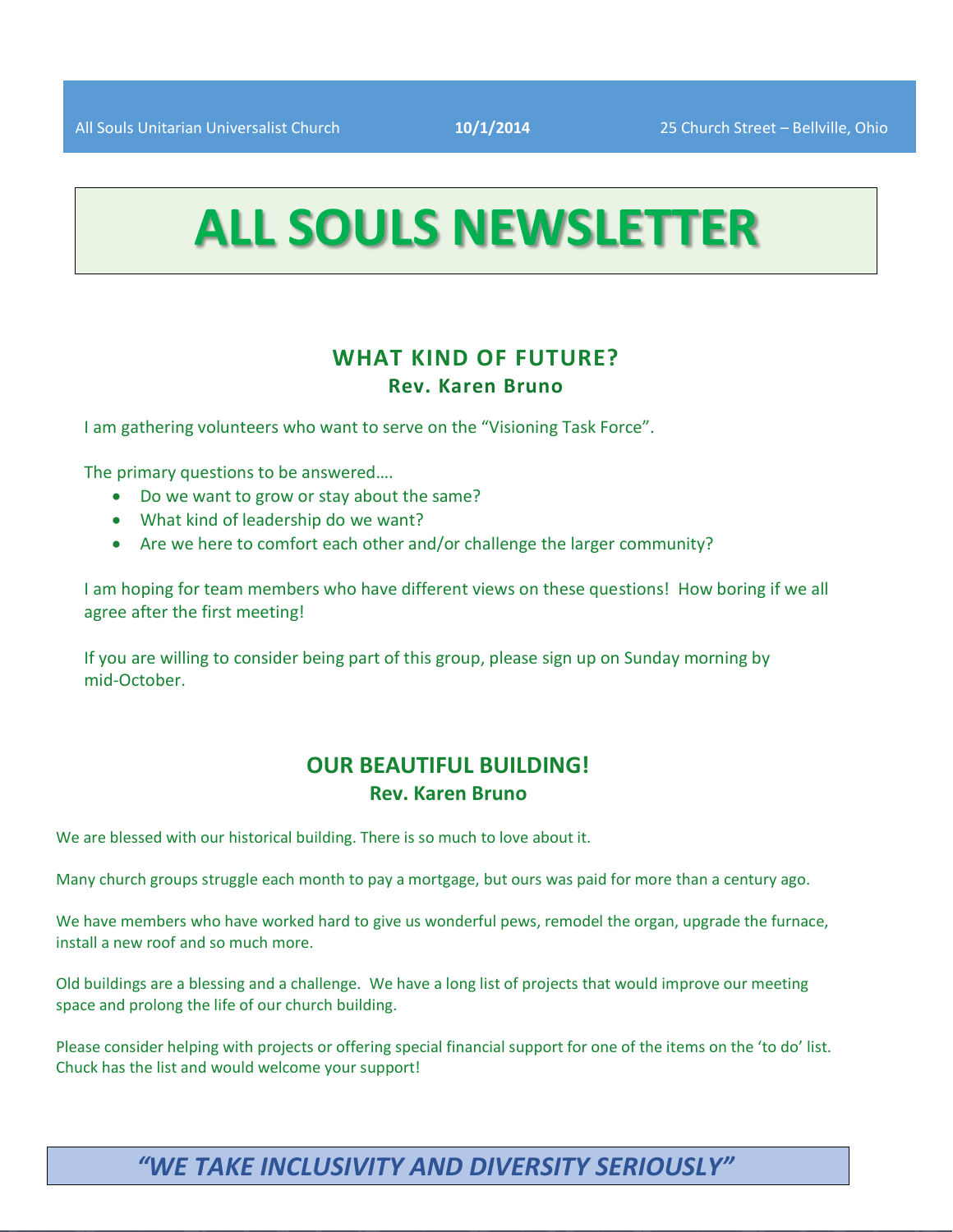## **MESSAGES FROM THE BOARD**

#### **…from Glenn Myers, President**

#### **The Exciting Pathway of Learning**

We Unitarian Universalists share a covenant defined by a set of seven "Principles". The crowning arch linking the other six is Principle Number Four: "We affirm and promote a free and responsible search for truth and meaning."

Learning is the heartbeat of Unitarian Universalists and gives life to studying, discussing, searching for life's meaning and the pursuit of spirituality. Ja far al-Sadig, eighth century religious scholar and descendant of Muhammad, said, "A scholar is worth a thousand worshipers". (We take our wisdom from wherever we find it.)

At the heart of our church services is the "Message". It is delivered by guest speakers who present a variety of topics (our minister speaks one Sunday each month). Each Sunday the speaker's topic is enhanced by supporting and/or related music and readings.

When the service ends at 11:30 a.m., most folks migrate to the Fellowship Hall for coffee and snacks (real meal potluck lunch once each month). Lively interaction concerning the Message, catching up on each other's lives and getting acquainted with visitors accompany the refreshments. Each Sunday is different, but learning and warm fellowship are constants. UU coffee is always good, too.

If you are searching for truth and meaning, come join us, and we will walk the pathway of learning together.

#### **…from Ann Kilgore, Vice President**

Sandy Macpherson and Linda Wilson are serving on the Committee on Ministry. We will have our first meeting after church on Sunday, October 5. Anyone else is welcome to attend. If anyone has a question, please write to me or call me at 419-961-6870.

#### **…from Renie Maginniss, Secretary**

Minutes from August that were approved at the September 21 meeting will be placed in the folder downstairs for viewing. Our September meeting was lively and filled with much old and new business, so we continued on September 30. Anyone is welcome to join us at the Board meetings and become familiar with all the exciting things going on at All Souls. Maybe YOU will learn of something of which you want to become a part!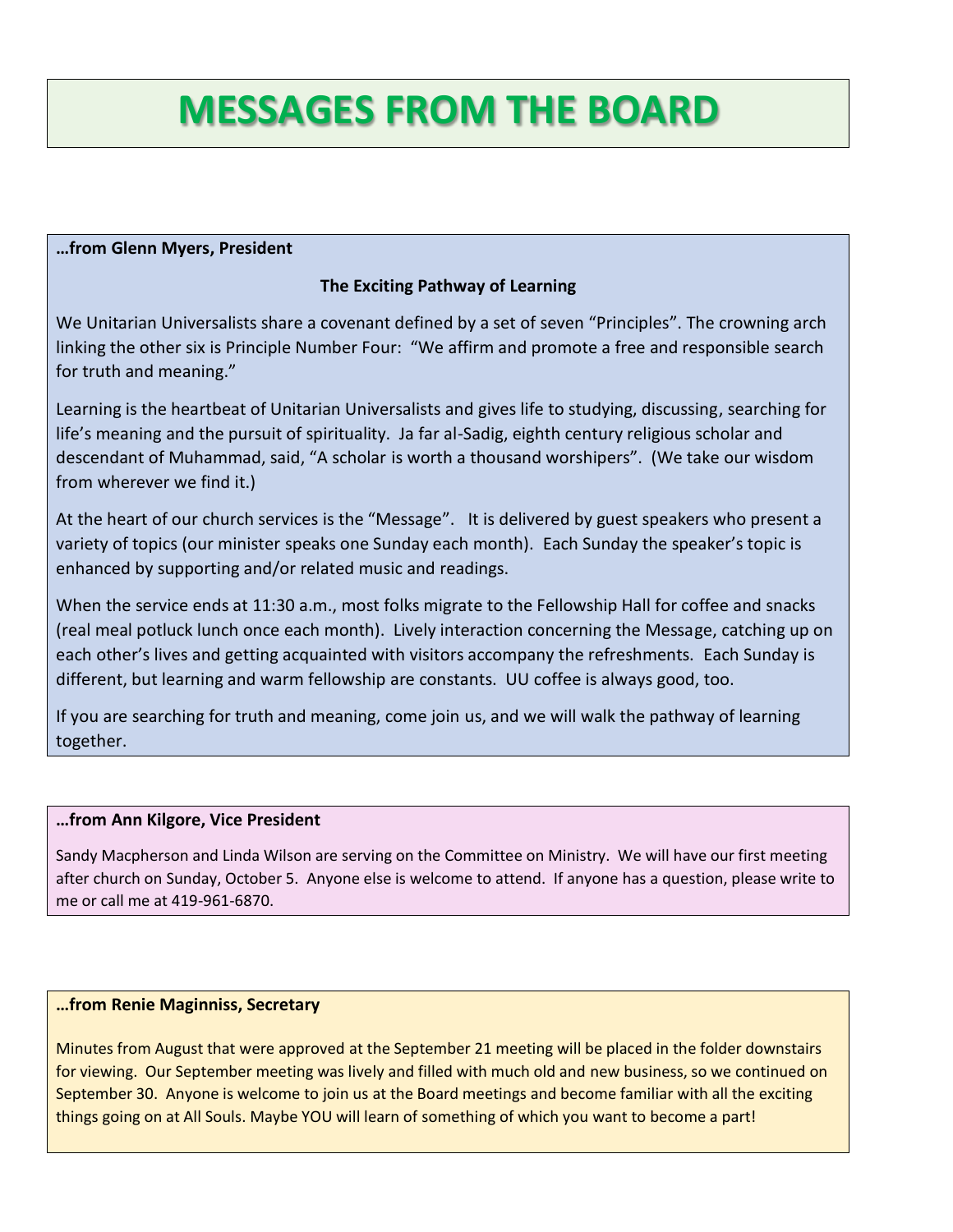#### **...from Joanne Gillum, Treasurer**

#### **AUGUST 2014 REPORT**

|                       | <b>August</b>      | $Y-T-D$  |
|-----------------------|--------------------|----------|
| Income:               |                    |          |
| Pledges               | 2,270.00           | 5,041.00 |
| <b>Offerings</b>      | 628.60             | 1,172.11 |
| Kenya Coin Collection | 61.81              | 176.81   |
| <b>Rummage Sale</b>   | 10.00              | 900.50   |
| Recycle               | 61.38              | 61.38    |
| <b>Total</b>          | $\ast$<br>3,031.79 | 7,351.80 |
|                       |                    |          |
| <b>Expenses:</b>      | 3,911.31           | 6,462.91 |
|                       |                    |          |
| Difference:           | (879.52)           | 888.89   |

\*A monthly income of \$3,064.33 is required in order to meet annual expenses of \$36,772.00

To date expenses paid beyond the normal include removing a tree from the grounds, painting outside windows and entering into service contracts for the furnace and A/C.

#### **AUGUST PLEDGE REPORT**

| <b>Total members</b><br><b>Total pledges</b> | 27<br>21  |
|----------------------------------------------|-----------|
| <b>Amount Pledged</b>                        | 2,052.00  |
| <b>Amount Received</b>                       | 2,270.00  |
| Variance                                     | $+218.00$ |
|                                              |           |
| <b>Average Attendance</b>                    | 52        |

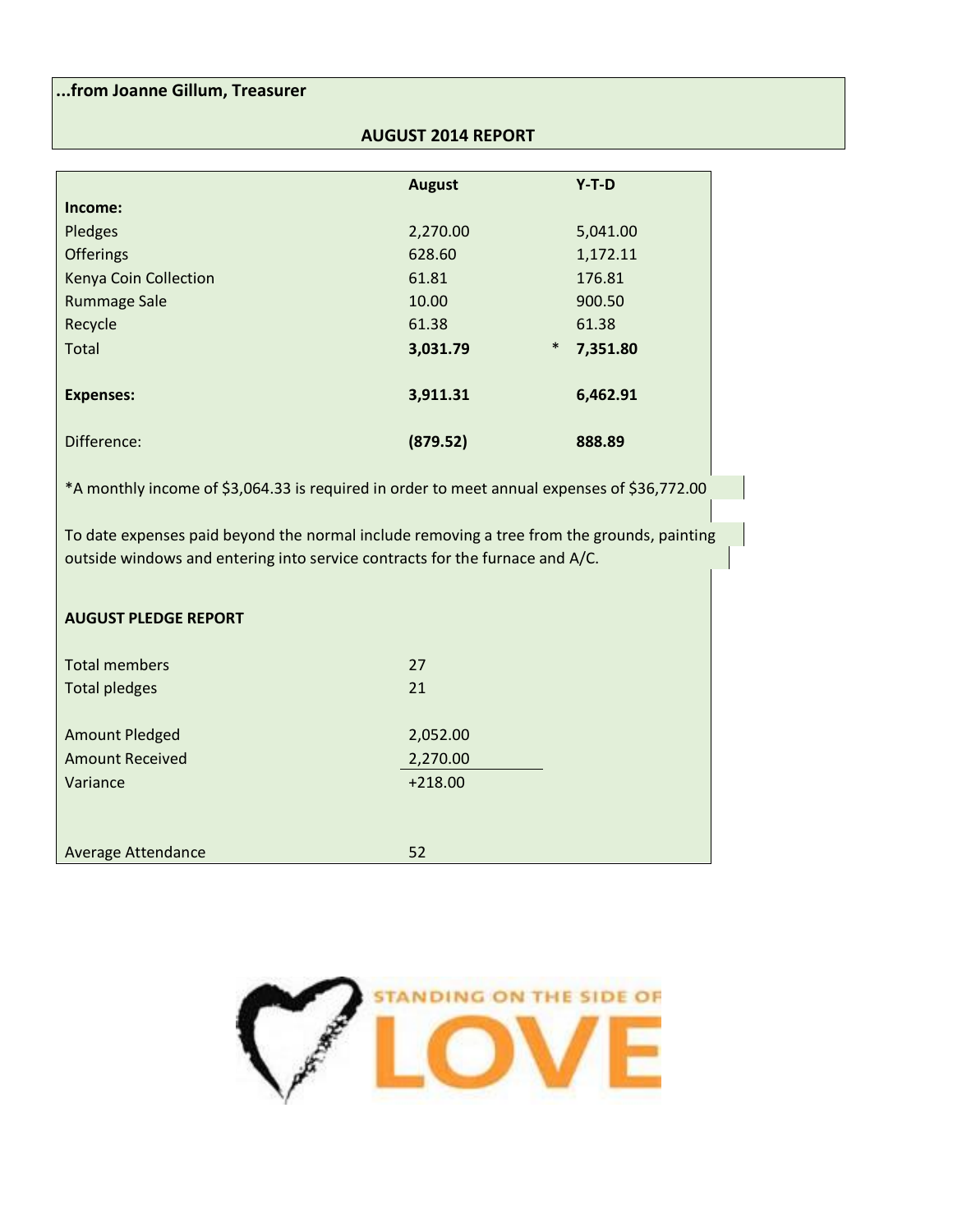#### **…from Mike Garber, Finance Trustee**

#### **"I'm New Here, Won't You Please…"**

Smile at me when I walk in the door. You are my first impression of All Souls during the first few moments. I am in your building, and this first impression will probably last a long time.

Help me find my place in the service. I will not find your help an intrusion; in fact, I will remember your kindness.

Speak with me after the service or during the coffee hour. I know you want to see your friends and settle that piece of committee business, but I may find it hard to believe that you truly care for one another unless I first see evidence that you care for the "stranger in your midst".

Tell me the good things about your congregation and your leaders. I want to believe I have come to a place where people love each other and where they believe they are doing something for the cause of truth.

Notice me even if I am not a "family". I don't want to feel I am invisible just because I am unmarried, a single parent, a teenager or an older person.

Talk to me again the second week when I come back…and the third and fourth. I am still not a part of the congregation family.

Invite me to become part of some group or organization that meets my needs and interests based on your conversations with me. I need more than weekend worship. I need to know that I am accepted and affirmed by a group of people within All Souls who know me by my first name and who care about me as an individual.

If you find it in your heart to do these things for me, I will likely keep coming back. I will join your choir, work at your suppers, and become a highly involved member of your congregation and, in doing so, I will find my own life immeasurably enriched as a result of having become a member of your congregation. Thank you!

#### *Adapted from a writing of the UU Church of Halifax, Nova Scotia*



#### **…from Bruce Kilgore, Fellowship Trustee**

Our next pot luck is scheduled for Sunday, October 26 and will be the All Souls Annual Halloween Party. The church will furnish ham & bean soup, and we are asking everyone to bring a covered dish or dessert to share. Come to church in your costume for an opening Costume Parade. Bring your pumpkins for display at the opening of service for a Jack-O-Lantern Contest. Games and fun are scheduled for after the pot luck.

Call Bruce at 419-886-4797 for information, ideas and kid's games…or to help.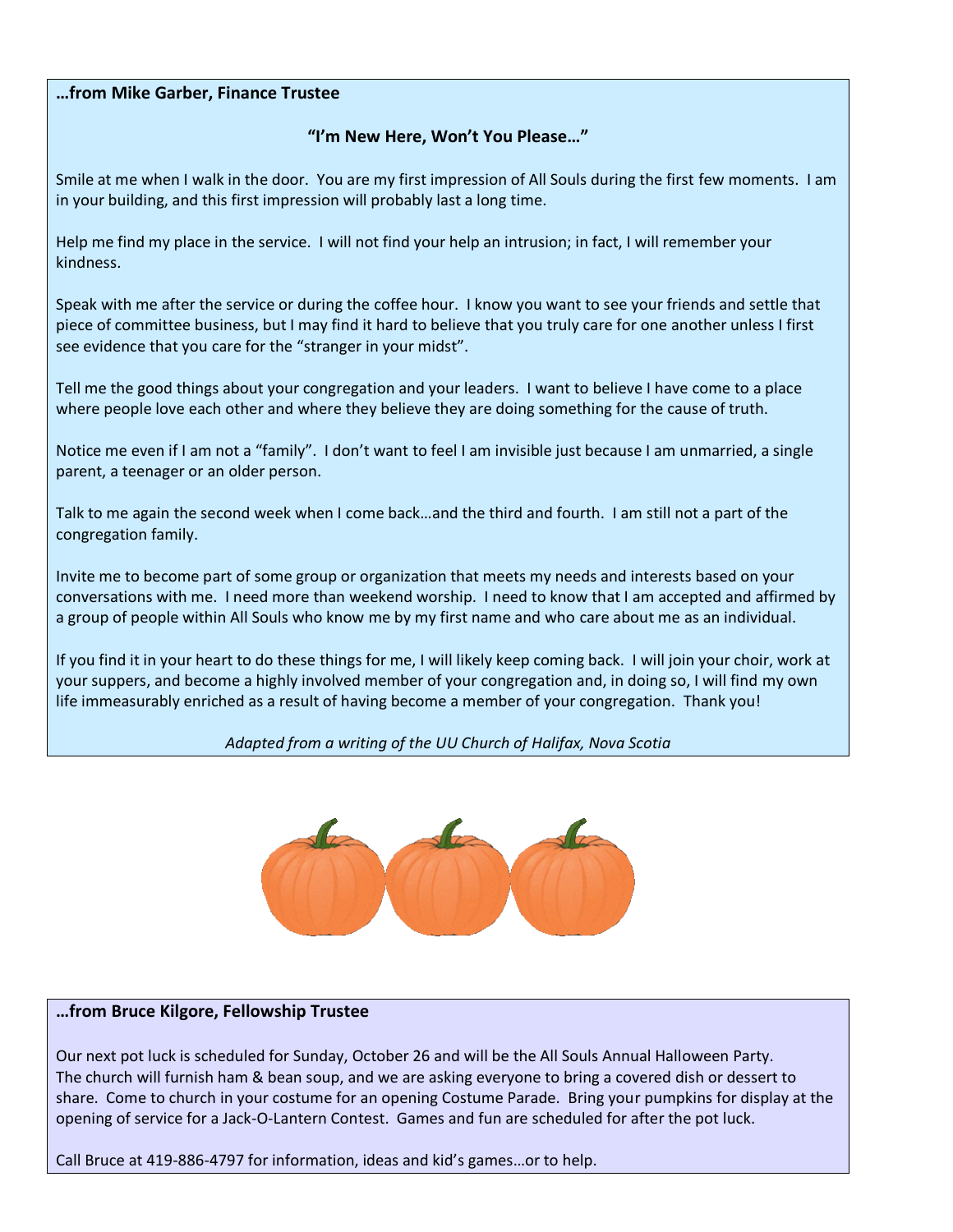#### **…from Reed Richmond, Social Action Trustee**

Thanks to all who attended the "Godzilla" movie on September 4. There was a suggestion to have a regular movie night with UU relevant movie topics and possible discussion after. If this is appealing to you, let Reed know.

Thanks to a donation, we now have four "Standing on the Side of Love" posters, and we are hanging two of them outside to let passersby know where our church stands on all issues. We hope you like them.

The next Social Action/Justice Discussion meeting is Tuesday, October 7 at 7:00 pm. Please come and share your concerns and where you think we should focus some of our Social Action attention. I can promise some lively discussion.

#### **…from Chuck Rhodes, Building & Maintenance Trustee**

The exterior frames of the stained glass windows have been painted. It has been reported that there is some soft wood on the west side window frames. This must be regularly inspected to prevent any rot.

#### **FALL WORK DAY Saturday, October 11 9:00 am - 12:00 pm**

Coffee and donuts will be ready at 8:30 am. A signup sheet will be circulated listing the tasks to be completed.

The church furnaces will be inspected and serviced in October as part of the preventive maintenance program for the HVAC equipment.

A PROPOSED MAINTENANCE PROJECT list has been drafted and is available for your review. The list identifies some of the projects and expenses we will be facing in the future.

Remember to have your furnace checked before winter.

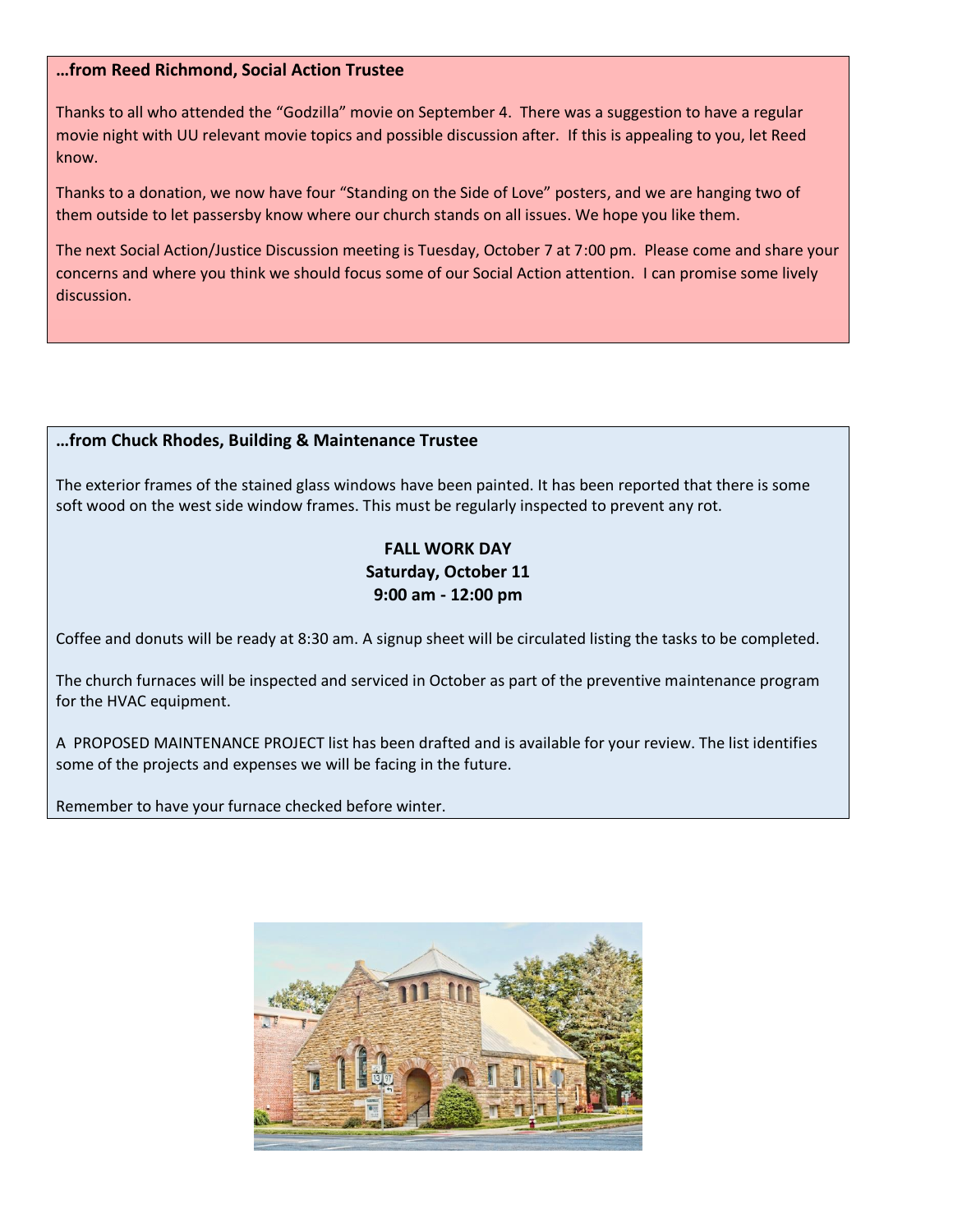#### **…from Judy Shaffer, Pastoral Care Trustee**

#### **PASTORAL CARE DUTIES**

Teasha Sprague is assisting me with the Pastoral Care Duties. If you cannot reach Judy, please contact Teasha at 440-622-1611.

#### **Please contact Judy Shaffer for the following areas of Pastoral Care:**

- coordination of welcome and follow up with visitors
- coordination of cards and visits to shut-ins
- gathering of concerns about members: health, family and individual issues
- organizing a list of members willing to do visits when needed
- coordination of general contact and check-ins with members and friends

#### **Please contact Rev. Karen Bruno for the following areas of Pastoral Care:**

- significant life changes: divorce, serious illness, hospitalization, surgery, a close friend or family member dies or is hospitalized
- you are experiencing some kind of loss, stress or minor mental health concern
- you are spiritually or emotionally searching and want a listening ear

#### **…from Liz Hansen, Religious Education Trustee**

#### **Religious Education Dates to Remember**

October 1 & 8 (Wednesdays) 6:30 - 8:30 pm: "Speaking Peace: The Art & Science of Compassionate Nonviolent Communication (NVC)" with Lisa Kreischer.

October 5, 12 & 26 at 9:00 am: Adult Religious Education – DVD/Discussion course on Islam.

October 5 During the Service: Religious Education for 5-10 year olds. Dr. Seuss curriculum: "And to Think I Saw It on Mulberry Street". If you forgot when you signed up to teach, the schedule is posted on the large bulletin board in the fellowship hall under the "Religious Education" section.

October 12 During the Service: Religious Education for 11-18 year olds. Popcorn Theology: "Apollo 13".

Adult Fall Religious Education will explore the book "Lifecraft: The Art of Meaning in the Everyday" by Forrest Church, a UU minister. This book is very short and features activities to be done outside of the Religious Education time. It is only 4 sessions and includes a very nice lesson plan. If you are interested or just willing to facilitate this class, please let Liz Hansen know as soon as possible so we can get the details of the class finalized. There are used copies of the book available for purchase on the bookshelf at the bottom of the stairs in the Fellowship Hall.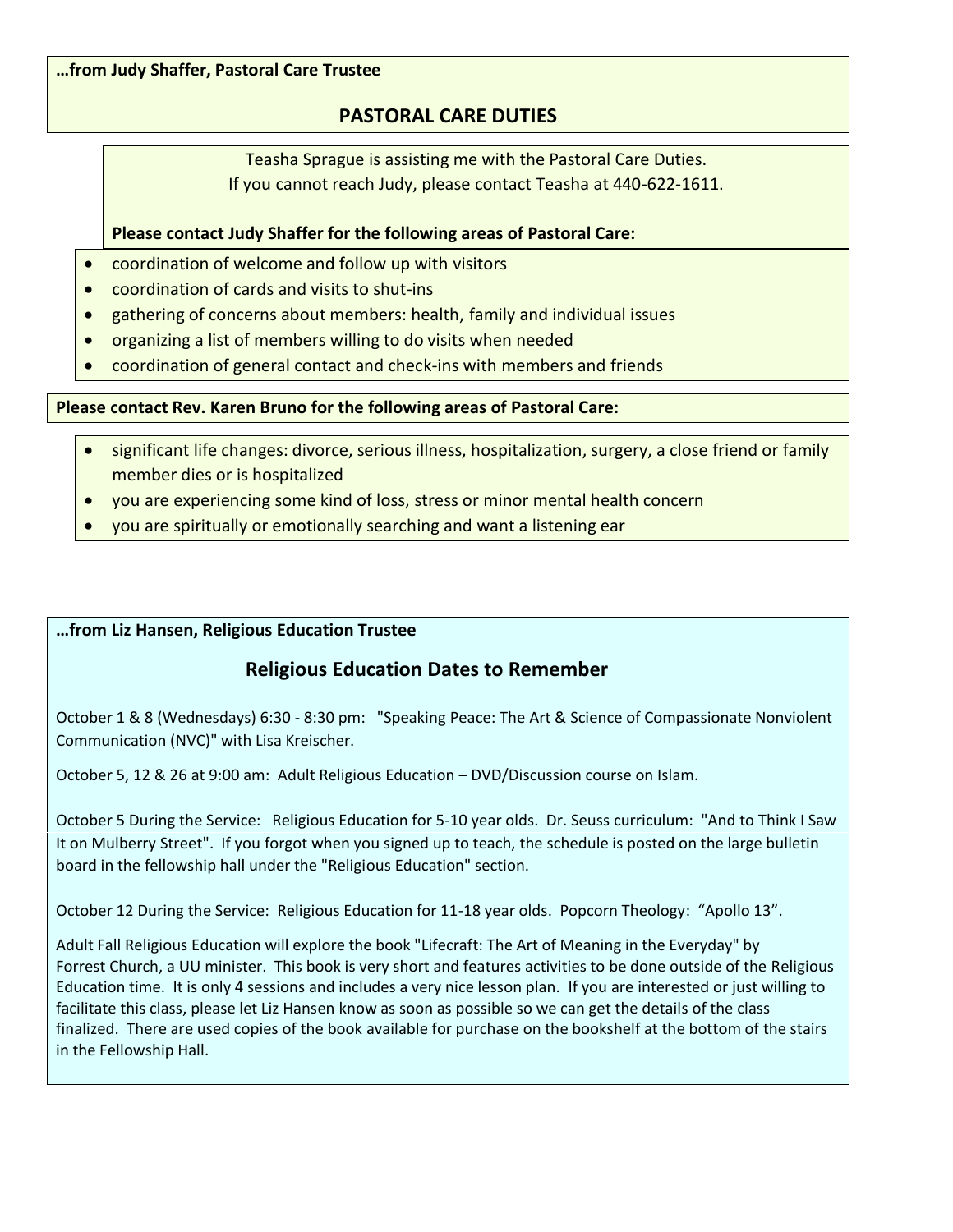#### **…from Mandy Waltz, Media, Advertising and Growth Trustee**

As I try to settle into my new position, I mostly am observing and taking note of opportunities that life brings my way. At this time, one thing I am sure about is having a table at the next Richland County and Bellville Fairs. I am not sure if it costs anything to have a table/booth, but I feel this is a great way to get our name out there.

• We could pass out free coffee and pamphlets about our church.

- Maybe have some home made goods, foods and crafts to sell to raise some money.
- Have a can out for our Coins for Kenya Collection.
- Have a calendar of upcoming events/speakers to pass out.
- Can do this at other local fairs/public gatherings.

I will be more than happy to run it and, of course, anyone who wants to help can.

Also, I have some contacts in media and will try to get a hold of them for ideas to get us in the paper, though at the board meeting it was discussed that we already get in the Bellville Star a decent amount.

Still, the thought I have is to be more active in the community and more politically active. What rights does the church support? Women's? Gay/Lesbian? Medical Marihuana? Organic Farming Rules and Regulations? Solar or Other Alternative Energy? I feel we should have a louder voice on these matters.

As well as having a community clothes drive or food drive... maybe have a free meal /soup kitchen day for the community.

I am planning on quitting my job somewhere around February. I am planning on going back to school for psychology and some field of ministry. I feel that is where my heart belongs. I bring this up only to say that I will have more time for these church suggestions/activities.

But, the number one thing is that we should have a table at the local fairs. That is what I am most focused on at this time.



**ALL SOULS BLUE RIBBON AWARD BELLVILLE STREET FAIR 2014**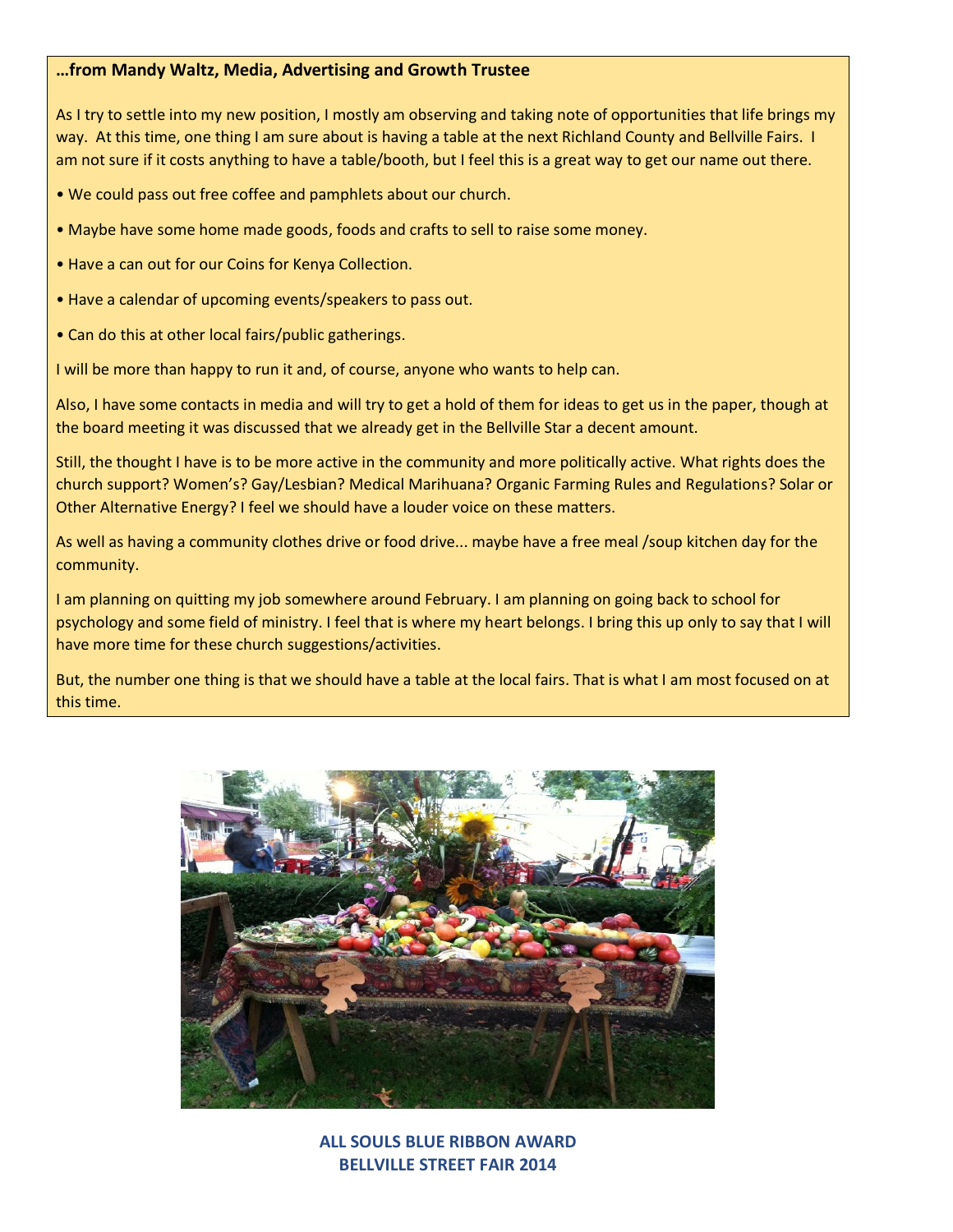#### **…from Brian Moore, Pulpit & Worship Trustee**

#### **Greetings from the Pulpit Chair**

Looking back at September, we learned how to improve our health. Dr. Walter Kania did his standup act of humor and laughter proven to be the best medicine, and we all got a good vaccination of the healing power of humor. Also, Teri Cornell talked about how helping others is also proactive and healthy.

Looking ahead…October 5, Rev. Karen Bruno is the speaker with Joan Richmond leading the service and Ayesha Fry providing our music. Also, Sunday Oct. 5, you are invited to "All Souls 201" @ 12:30 pm at Brumby's. Considering joining our church or want to learn more about our history, current and future visions? Lunch is compliments of All Souls.

October 12, Mary Holm is the speaker with Reed Richmond leading the service and the Trio providing music. Ms. Holm visited Israel and the Palestinian territories in May of this year as part of a peace delegation organized by "Project Peace" of Tiffin, Ohio. Her topic Oct. 12 will be "My Palestinian Experience". In the eleven days of her journey, the delegation of six met with over 20 Palestinians, a Rabbi and an Israeli citizen. The group asked each person they met how they could help. The common thread of their answers was not to forget them and to share their stories with others. Ms. Holm's talk will speak to the following Unitarian Universalists principles:

First Principle: The inherent worth and dignity of every person. Second Principle: Justice, equity and compassion in human relations. Sixth Principle: The goal of world community with peace, liberty, and justice for all. Seventh Principle: Respect for the interdependent web of all existence of which we are a part.

October 19, John Gardner is the speaker with Brian Moore leading the service and Ayesha Fry providing our music. The title of the message will be "Go Ahead. . . .Make My Day!" Also, the Board Meeting is October 19 at 9:00 am.

October 26, Genevieve Knight is the speaker with Bruce Kilgore leading the service and Ayesha Fry providing our music. "Baseball, Instant Replay, and the Subjectivity of Reality." This year Major League Baseball has begun to use instant replay in some situations. Genevieve O'Malley Knight will preach against this practice and explore what baseball teaches us about the subjective nature of human experience of reality and what this might mean for our behavior. Oct. 26 is also our Kenya Coin Collection and our U.U. Halloween Potluck Party (wear a costume) during coffee hour. I hope everybody has their Halloween costumes picked out and ready for some fun and party time.

Anybody who would like to join the pulpit committee and be an "Order of Service" Leader in the New Year, please contact Brian Moore via email [midohiosupply@neo.rr.com](mailto:midohiosupply@neo.rr.com), phone 419-589-7707 or Facebook.

**Until next time…Peace, Love and Namaste to All Souls**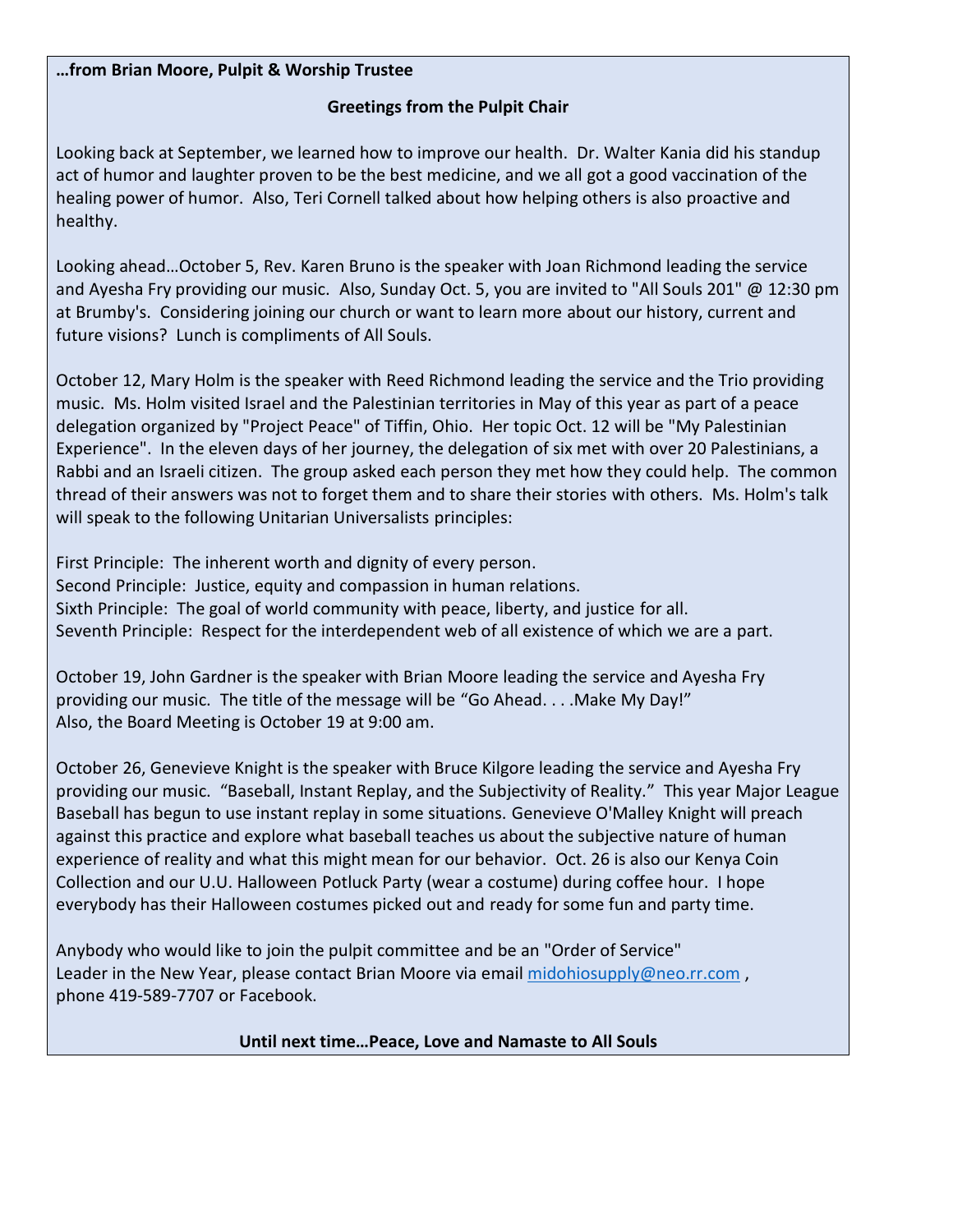#### **Living Lotus Zen Sangha**

We hold regular sittings, which include a service and Dharma Talk, every 2nd & 4th Monday of the month from 6:30pm-8:30pm at [All Souls Unitarian Church, 25 Church St. in Bellville, Ohio.](https://maps.google.com/maps?oe=utf-8&client=firefox-a&q=25+Church+St.+Bellville,+Ohio+44813&ie=UTF-8&hq=&hnear=0x8839c6dbf7dabf5d:0xcb37674b55be39f4,25+Church+St,+Bellville,+OH+44813&gl=us&ei=mUFkUKX0IcS60AHKmoDAAw&ved=0CCEQ8gEwAA)

The church is opened at 6:00 p.m. Please enter from the side door. We meet upstairs*.*

We would request that you please plan to arrive before 6:30 pm to allow everyone to begin [Sitting](https://sites.google.com/site/livinglotuszensangha/how-to-meditate-zazen)  [Meditation](https://sites.google.com/site/livinglotuszensangha/how-to-meditate-zazen) Zazen at 6:30 pm.

Loaner meditation cushions (Zafus & Zabutons) are available. In addition, for those who prefer or need them, upright church pews are available to sit on during the [sitting meditation \(Zazen\)](https://sites.google.com/site/livinglotuszensangha/how-to-meditate-zazen) periods.

#### **Regular Sittings/Service Schedule**

- **Zazen [\(sitting meditation\)](https://sites.google.com/site/livinglotuszensangha/how-to-meditate-zazen)** We begin first period of Zazen at 6:30 pm (25 minutes)
- **[Kinhin \(walking meditation\)](https://sites.google.com/site/livinglotuszensangha/walking-meditation-kinhin)** Walking meditation, following Zazen (10 minutes)
- **Zazen (Sitting meditation)**  Second period (25 minutes)
- **Liturgy**  [Heart Sutra, chanting](https://sites.google.com/site/livinglotuszensangha/chant-book) and prostrations\*\* (approx. 10 minutes)
- **[Dharma Talk](http://jijuyuji.org/dharma-talks/)** Shared by [Sensei Dean Williams](https://sites.google.com/site/livinglotuszensangha/our-lineage-teacher) (approx. 1 hour[\)](https://sites.google.com/site/livinglotuszensangha/study-texts) [Current Study Book/Text](https://sites.google.com/site/livinglotuszensangha/study-texts): "Inside the Grass Hut Living Shitou's Classic Zen Poem", by Ben **Connelly**
- Beginning in November, we will meet the first Monday of each month at 6:30 pm for a book study group at Relax It's Just Coffee in Mansfield. For more details, contact Jackie Moore.

\*\*In Zen and other traditional Buddhist services, there is a lot of bowing. Note that this act in Buddhism has very different meanings than traditional Western associations.

*"In Buddhism it's not divinity we're acknowledging, but our capacity for awakening and the non-duality of existence. It's a spiritual exchange in which we recognize the unique importance of each being in the universe as well as the smallness of the Self."* -Seth Segall

**EVERYONE IS WELCOME TO PRACTICE WITH US :)**

No previous meditation experience is needed.